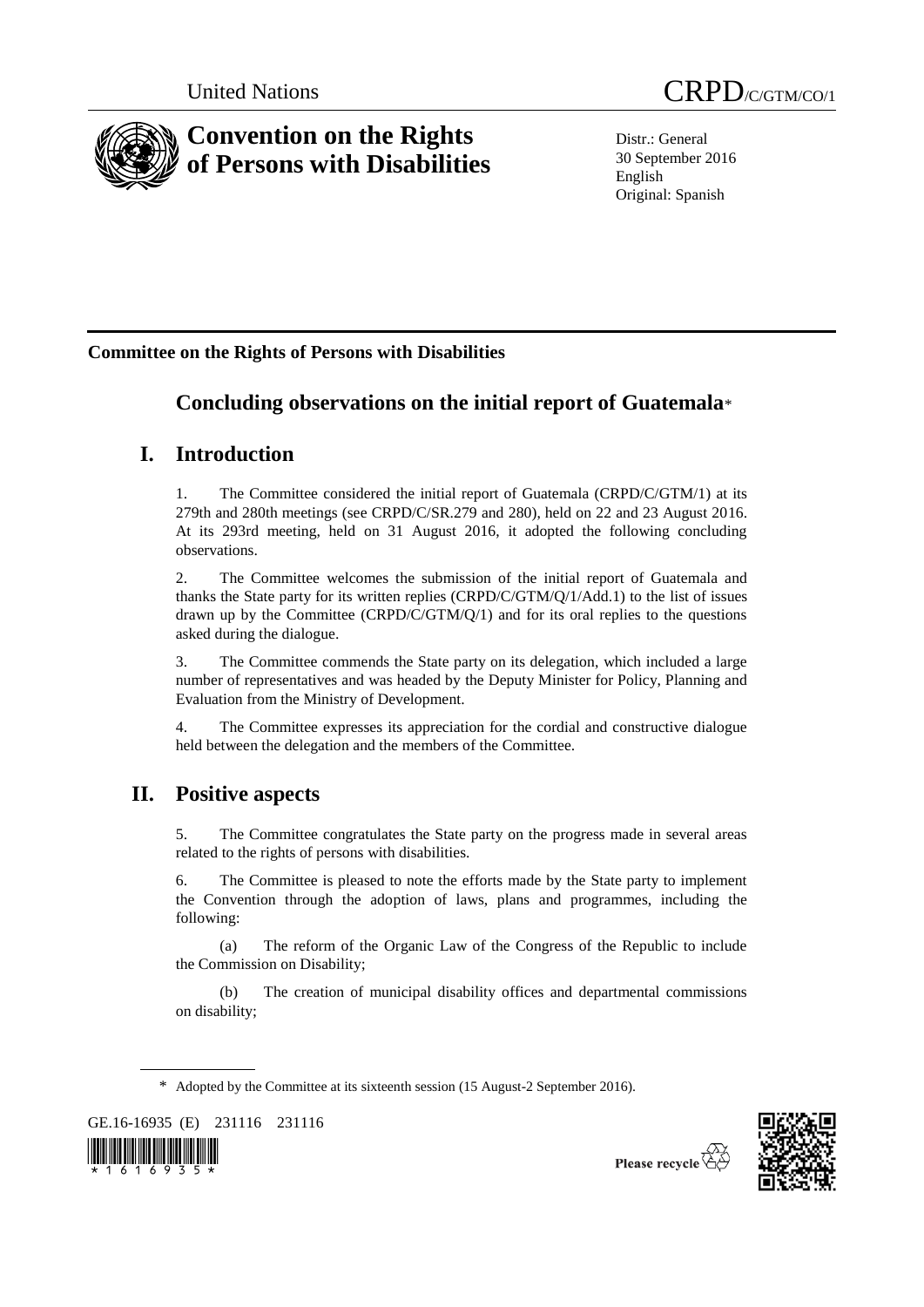(c) The ratification of the World Intellectual Property Organization (WIPO) Marrakesh Treaty to Facilitate Access to Published Works for Persons Who Are Blind, Visually Impaired, or Otherwise Print Disabled;

(d) The ongoing development of the 2016 National Survey on Disabilities.

# **III. Subjects of concern**

# **A. General principles and obligations (arts. 1-4)**

7. The Committee is concerned by the fact that the State party has not yet ratified the Second Optional Protocol to the International Covenant on Civil and Political Rights, aiming at the abolition of the death penalty.

8. **The Committee encourages the State party to ratify the Second Optional Protocol to the International Covenant on Civil and Political Rights, aiming at the abolition of the death penalty.**

9. The Committee is concerned that the State party has not established a procedure for certifying degree of disability and that assessments are made on the basis of a medical and charity-based approach.

10. **The Committee recommends that the State party define the criteria for assessing the degree of a person's disability in accordance with the human rights principles enshrined in the Convention and establish appropriate regulation in its legislation and policies. It also recommends that the State party ensure that all persons with disabilities are able to obtain a disability certificate free of charge, so as to facilitate the assessment process in rural and remote areas.**

11. The Committee notes that the State party has not yet conducted a cross-cutting review of its legislation with a view to bringing it into line with the Convention and that laws, regulations, customs and practices that constitute serious discrimination against persons with disabilities continue to be implemented.

12. **The Committee recommends that the State party conduct a comprehensive, cross-cutting review of its legislation and policies in order to align them with the Convention. In addition, the Committee recommends that the State party expedite the process of approval of Framework Bill No. 5125 on disability, which provides a response in line with the Convention.**

13. The Committee notes with concern that persons with disabilities, especially women, children and indigenous peoples, are subject to serious forms of discrimination. The Committee is also concerned by the fact that the National Disability Policy is not being effectively implemented by all of the ministries and public institutions concerned. It is also concerned by the lack of consultation with organizations of persons with disabilities to ensure the allocation of the necessary resources and the introduction of an implementation schedule and monitoring and evaluation mechanisms.

14. **The Committee recommends that the State party ensure the effective implementation of its National Disability Policy by all ministries and public institutions concerned, allocate the necessary resources and establish an implementation schedule and a monitoring mechanism, in consultation with organizations of persons with disabilities. The Committee also recommends that the State party mainstream disability and allocate the necessary resources to the National Development Plan, K'atun nuestra Guatemala 2032, ensuring that persons with disabilities participate in the urban and rural development councils that are**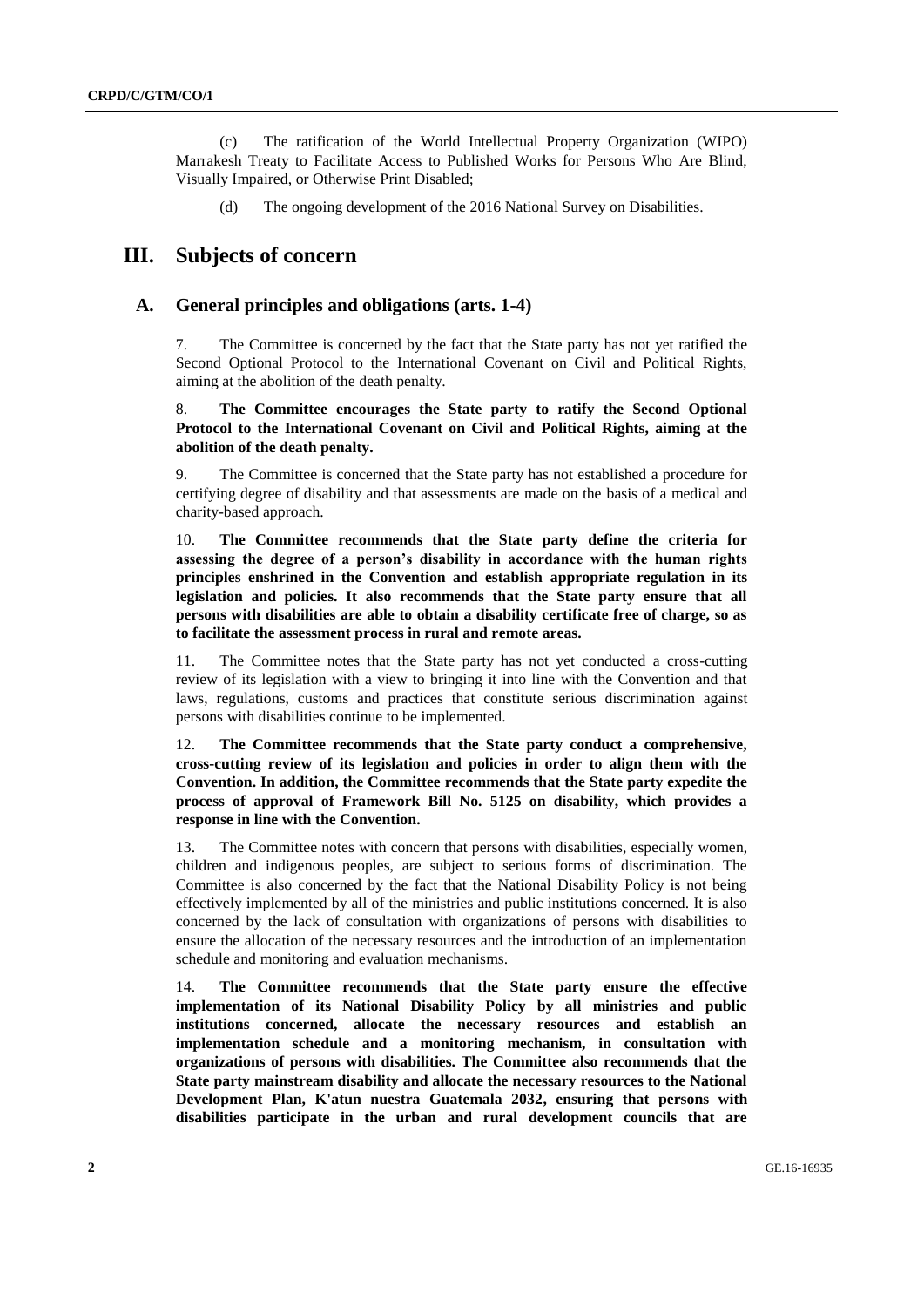**responsible for monitoring its implementation. In addition, the Committee recommends that a national policy be drawn up on the elimination of all forms of discrimination against persons with disabilities, in accordance with the Convention.** 

## **B. Specific rights (arts. 5-30)**

#### **Equality and non-discrimination (art. 5)**

15. The Committee is concerned that persons with disabilities, especially persons with intellectual and psychosocial disabilities, women, children and indigenous peoples, are regularly subjected to multiple forms of discrimination and that their human rights are limited or restricted by the law. It is also concerned that the legislation of the State party does not recognize multiple, intersectional discrimination or the denial of reasonable accommodation as aggravated forms of discrimination against persons with disabilities.

16. **The Committee recommends that the State party review all of its legislation and policies on equality and non-discrimination with a view to ensuring the full enjoyment by persons with disabilities of all human rights on an equal basis with others and that it recognize multiple, intersectional discrimination and the denial of reasonable accommodation as aggravated forms of discrimination against persons with disabilities in its legislation and policies.** 

17. The Committee is concerned by the limited number of complaints, records and decisions concerning cases of discrimination on the basis of disability and by the failure to inform persons with disabilities of the legal remedies available to combat discrimination.

18. **The Committee recommends that the State party allocate resources to the Office of the Human Rights Advocate to ensure that cases of discrimination against persons with disabilities are recorded and ruled upon, as well as to distribute information widely in an accessible form to all persons with disabilities regarding the legal remedies available to combat discrimination, particularly in institutions that provide care for persons with disabilities, in rural areas and remote communities. The Committee also encourages the State party to conduct campaigns to fight discrimination against persons with disabilities, targeting the legal profession, including officials of the judiciary and lawyers. Lastly, the Committee recommends that the State party be guided by article 5 of the Convention in its implementation of targets 10.2 and 10.3 of the Sustainable Development Goals.**

## **Women with disabilities (art. 6)**

19. The Committee is concerned by the lack of attention paid by the State party to preventing and combating the intersectional discrimination that is frequently suffered by women and girls with disabilities.

20. **The Committee recommends that the State party, in consultation with organizations of women with disabilities and taking into account the Committee's general comment No. 3 (2016) on women and girls with disabilities, ensure the inclusion of women and girls with disabilities in all policies and programmes on gender equality and discrimination and take remedial measures and affirmative action to eliminate discrimination against them and to empower them, making sure to include those living in rural areas or indigenous communities. The Committee also recommends systematically compiling data and statistics on the situation of women and girls with disabilities and establishing indicators that can be used to assess the impact of the measures taken to counter discrimination against them. The Committee encourages the State party to entrust the Presidential Secretariat for Women with the task of allocating dedicated human and financial resources to the advancement and**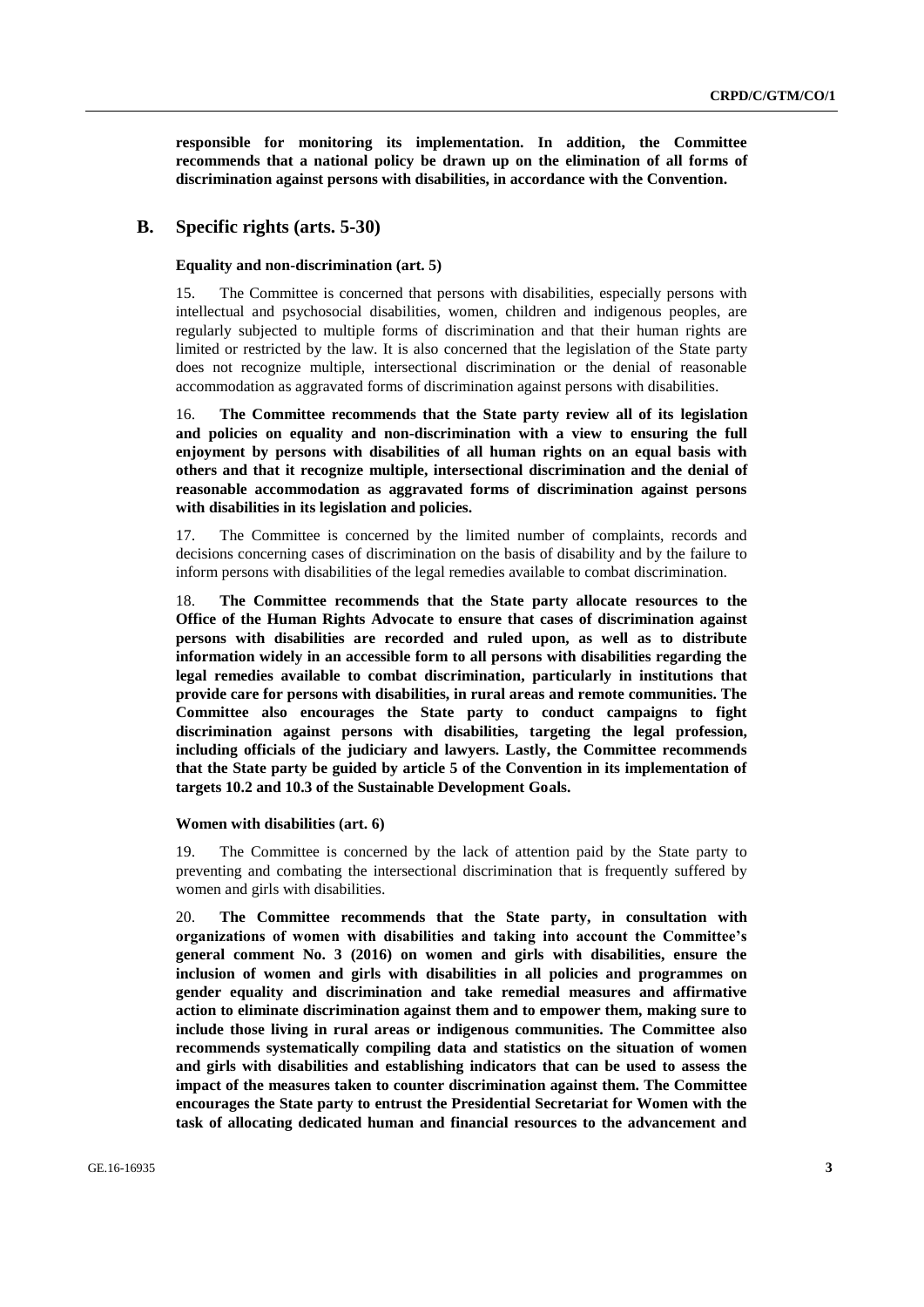**empowerment of women with disabilities. It also recommends that the State party be guided by article 6 of the Convention in its implementation of targets 5.1, 5.2 and 5.5 of the Sustainable Development Goals.**

21. The Committee is concerned by the fact that the legislation of the State party limits or restricts the sexual and reproductive rights of women and girls with disabilities.

22. **The Committee recommends that the State party bring its legislation on sexual and reproductive rights into line with the Convention and ensure that those rights are not limited or restricted for women and girls with disabilities.** 

#### **Children with disabilities (art. 7)**

23. The Committee is concerned at the high rate of maltreatment, abuse, corporal punishment, abandonment and institutionalization of children with disabilities; at the prevalence of the welfare and charity-based approach to their care; and at the limited scope of specific measures taken on their behalf in rural areas and indigenous communities.

24. **The Committee recommends that the State party:**

(a) **Amend article 13 of the Act on the comprehensive protection of children and adolescents and article 253 of the Civil Code, as recommended by the Committee on the Rights of the Child (see CRC/C/GTM/CO/3-4, para. 54);** 

(b) **Take all necessary measures to implement an effective system for detecting the maltreatment of children with disabilities in family, educational, healthcare and institutional settings, and entrust the Office of the Advocate for Children and Adolescents with addressing the issue of children with disabilities who are subjected to abuse and maltreatment;**

(c) **Establish the legal basis and financial support necessary to ensure that all children with disabilities are able to live in a family setting and to exercise their right to inclusive local services for children;**

(d) **Ensure that children with disabilities are taken into account in laws, policies and measures regarding children, on an equal basis with other children and based on the principle of inclusion in the community;**

(e) **Put in place safeguards to protect the right of children with disabilities to be consulted on all matters of concern to them and ensure that they receive assistance that is accessible and appropriate to their disability and age;**

(f) **Prohibit and eliminate corporal punishment of children.** 

**Awareness-raising (art. 8)**

25. The Committee is deeply concerned by the fact that persons with disabilities, especially women, children and indigenous peoples, are victims of customs, superstitions and practices that seriously violate their dignity, safety and other fundamental rights. It also notes that the State party's efforts to combat biased views and negative stereotypes of persons with disabilities are insufficient and that campaigns such as the Telethon, which is a recipient of public funding, reinforce a charity-based approach that runs counter to the Convention.

26. **The Committee recommends that the State party combat stereotyping of and discrimination against persons with disabilities, launch public media campaigns to promote their human rights in which they are directly involved, and ensure that public funding is not used for purposes that violate the Convention. The Committee also recommends that the State party provide training for public officials at all levels**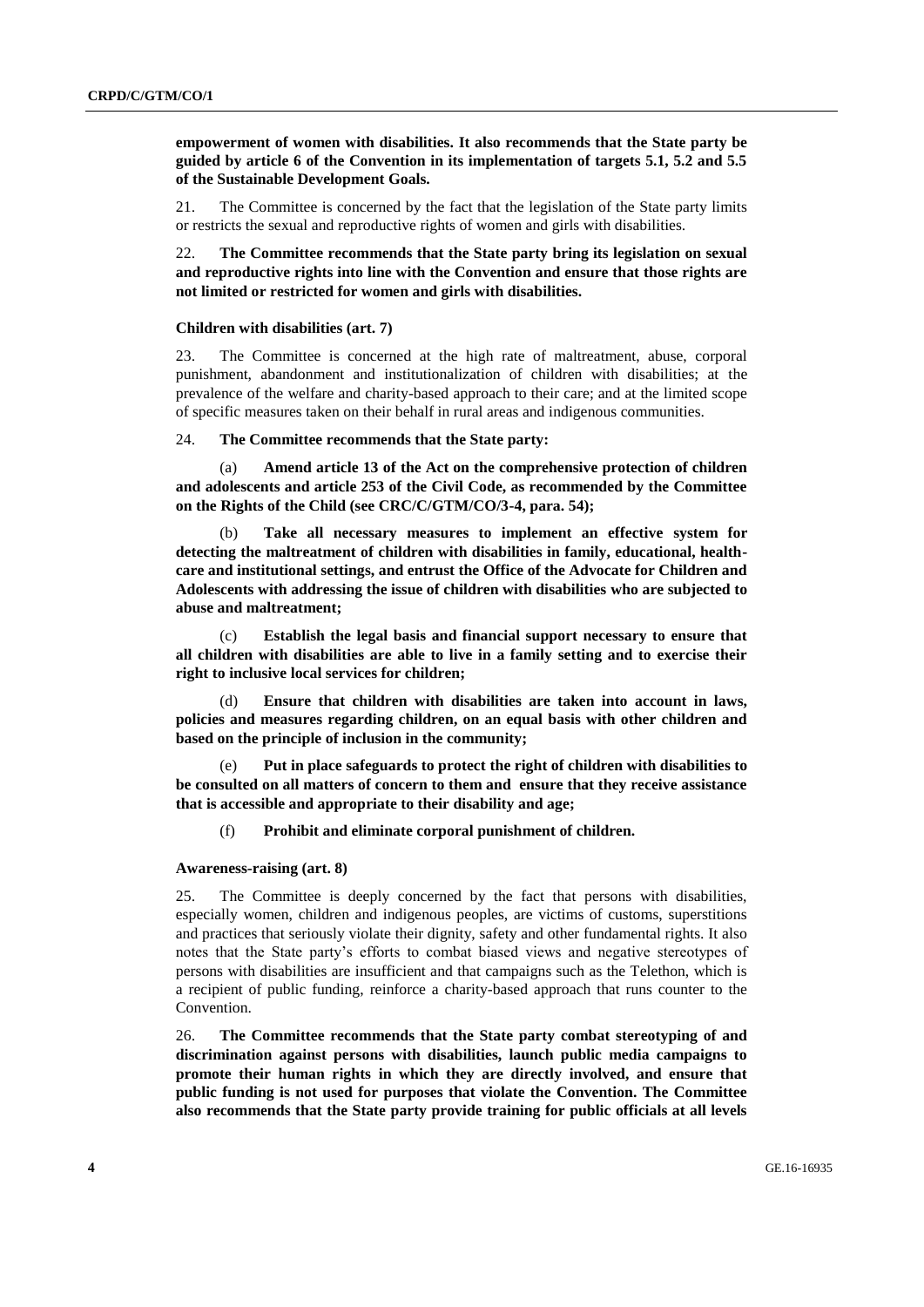**and for professionals who work with persons with disabilities on the rights recognized in the Convention and that it distribute the Convention and the resources available for its implementation widely among persons with disabilities and their families, especially in rural areas and indigenous communities.**

#### **Accessibility (art. 9)**

27. The Committee notes that the Assistance to Persons with Disabilities Act (Decree No. 135-96) covers the regulation of issues regarding access to the physical environment, to transportation and to information and communications. However, it notes with concern that the Act does not stipulate penalties for non-compliance and that implementation of the Act is very limited, especially in rural areas and remote communities.

28. **The Committee recommends that the State party, in consultation with organizations of persons with disabilities, amend the Assistance to Persons with Disabilities Act (Decree No. 135-96) and all relevant legislation and adopt standards and regulations on accessibility, in accordance with the Committee's general comment No. 2 (2014) on accessibility, ensuring that they stipulate penalties for non-compliance. It also recommends implementing accessibility plans in rural areas and remote communities, with targets, time frames and the necessary resources, in the framework of the State party's policy on comprehensive rural development and infrastructure for development. In addition, the Committee recommends that the State party be guided by article 9 of the Convention in its implementation of targets 11.2 and 11.7 of the Sustainable Development Goals.**

#### **Situations of risk and humanitarian emergencies (art. 11)**

29. The Committee is concerned that the State party's action plans and national policy on preparedness and response in the event of humanitarian emergencies and natural disasters do not take into account the needs of persons with disabilities.

30. **The Committee recommends that the State party ensure that its action plans and national policy on preparedness and response in the event of humanitarian emergencies and natural disasters are inclusive and accessible to all persons with disabilities, focusing in particular on those living in rural and remote areas. It also recommends mainstreaming disability in its climate change policies and programmes, taking into consideration the outcomes of the Sendai Framework for Disaster Risk Reduction 2015-2030 with regard to persons with disabilities, the outcome document of the Climate Summit and the Charter on Inclusion of Persons with Disabilities in Humanitarian Action.** 

#### **Equal recognition before the law (art. 12)**

31. The Committee notes with concern that a large number of persons with disabilities are subject to total or partial guardianship and therefore deprived of certain rights such as the right to vote, marry, found a family or manage assets and property. It is also concerned by the fact that the Civil Code provides for the restriction of the legal capacity of persons with disabilities and that, to date, no commitment has been made to bring it into line with the Convention.

32. **The Committee recommends that the State party take all appropriate measures to ensure that all persons with disabilities who have been deprived of their legal capacity can exercise all the rights enshrined in the Convention, as indicated in its general comment No. 1 (2014) on equal recognition before the law. The Committee also recommends that the State party repeal the existing systems of total and partial guardianship, under which a person has no or limited legal capacity, and develop**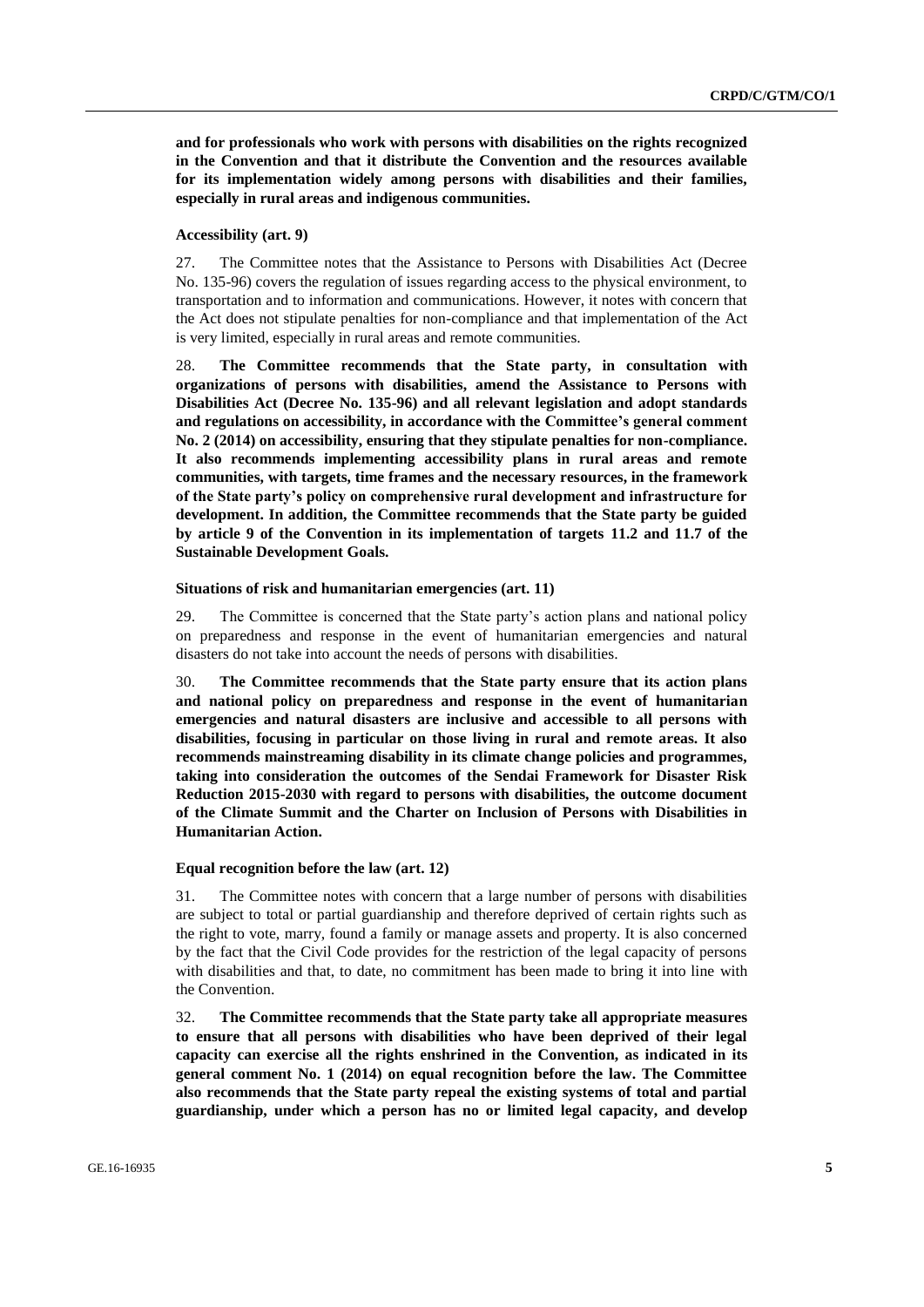## **systems of supported decision-making to enable and promote the realization of the rights of persons with disabilities.**

33. The Committee is concerned that persons with disabilities who are institutionalized are automatically deprived of their legal capacity, with the director of the institution assuming the role of their guardian from then on.

34. **The Committee recommends that the State party ensure that all persons with disabilities who continue to be placed in institutions of any kind are not deprived of their legal capacity and are given access to systems of supported decision-making.**

#### **Access to justice (art. 13)**

35. The Committee is concerned about the limited access to justice enjoyed by persons with disabilities, particularly those living in rural areas and indigenous communities, the various barriers to accessibility and the lack of procedural accommodations provided for them. It is also concerned that justice officials are not sufficiently familiar with the Convention and therefore do not act in accordance with it.

36. **The Committee recommends that the State party adopt all necessary measures to combat the discrimination faced by persons with disabilities with respect to access to justice, ensure that the legal system is fully accessible and provide comprehensive reasonable and procedural accommodations. The Committee also recommends that the State party step up its efforts to provide training on the Convention for justice officials, especially in rural areas and remote communities. The Committee recommends that the State party be guided by article 13 of the Convention in its implementation of target 16.3 of the Sustainable Development Goals.**

37. The Committee notes with concern that, within the legal system of the State party, the credibility of the accounts of victims with disabilities, especially women and girls, tends to be called into question, which leads to cases not being properly investigated or recorded.

38. **The Committee recommends that the State party, through the judiciary, provide adequate training and appropriate human resources to the special courts set up to combat femicide and other forms of violence against women and to the free legal aid offices for women who are victims of violence, in order to ensure that women and girls with disabilities who suffer violence or abuse receive proper attention.**

#### **Liberty and security of person (art. 14)**

39. The Committee notes with concern that persons with intellectual or psychosocial disabilities have frequently been the subject of declarations of non-liability in the context of criminal proceedings, in the absence of procedural safeguards.

40. **The Committee recommends that the State party adopt the necessary measures to guarantee due process for persons with disabilities in the context of criminal proceedings, whether as indicted persons, victims or witnesses, and to define specific criteria for providing procedural and age-appropriate accommodations during such proceedings. It also recommends setting up training mechanisms for justice officials, prison officers and public officials responsible for law enforcement throughout the country in accordance with the Convention.**

41. The Committee notes with concern that, under the Civil Code, persons with disabilities may be deprived of their liberty on grounds of disability.

42. **The Committee urges the State party to bring its laws and policies into line with article 14 of the Convention, by ensuring that persons with disabilities are not**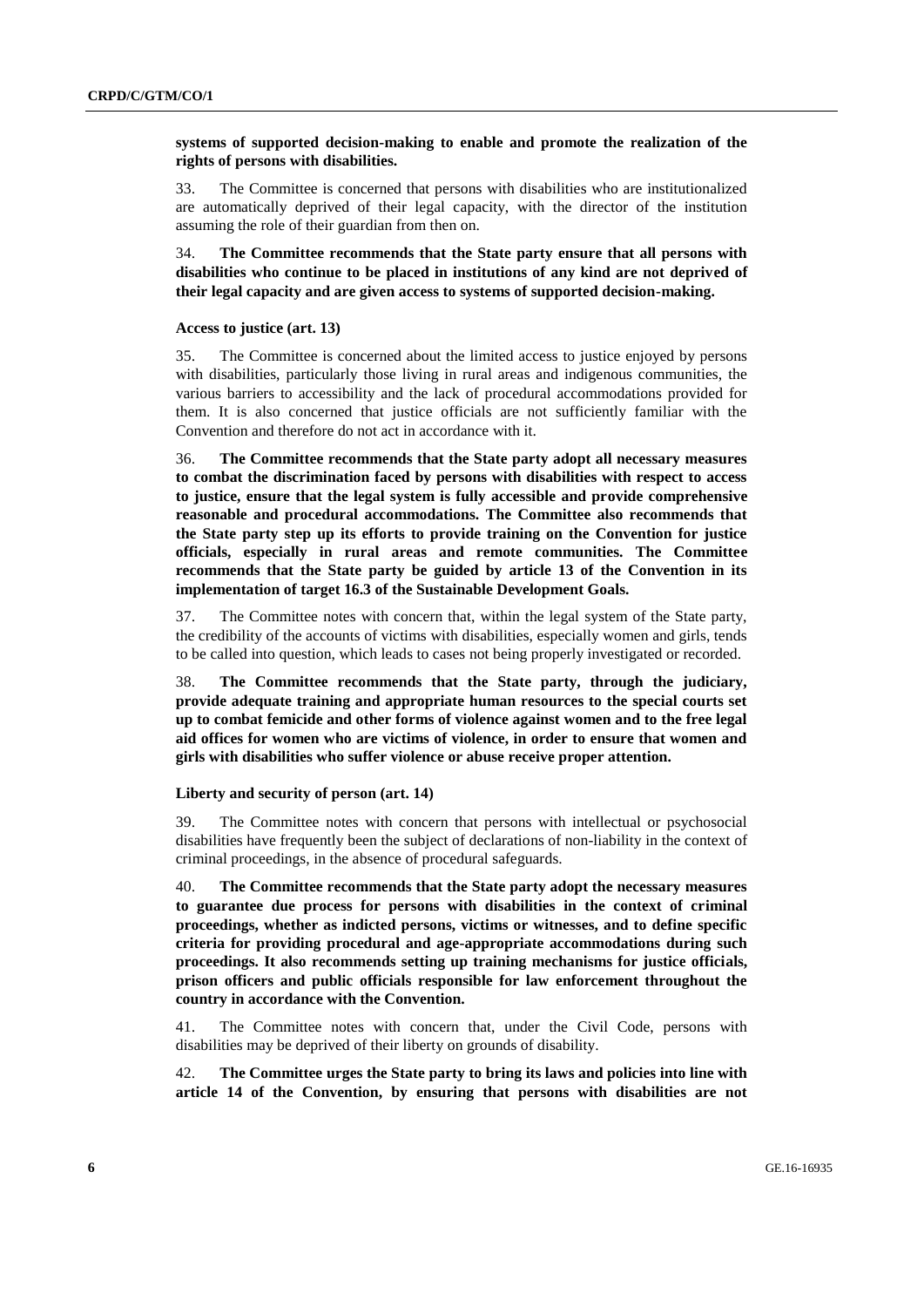**deprived of their liberty on grounds of disability. The State party is encouraged to refer to the Committee's guidelines on article 14.**

# **Freedom from torture or cruel, inhuman or degrading treatment or punishment (art. 15)**

43. The Committee is concerned that the steps being taken by the State party, in response to the concluding observations of the Committee against Torture (CAT/C/GTM/CO/5-6), to separate convicted prisoners and persons with disabilities in mental health hospitals, closed institutions and prisons, and the implementation of the precautionary measures requested by the Inter-American Commission on Human Rights for persons with disabilities at the Federico Mora National Mental Health Hospital, do not adequately protect persons with disabilities and are not in line with the Convention.

44. **The Committee recommends that the State party duly implement the concluding observations of the Committee against Torture (CAT/C/GTM/CO/5-6) and the precautionary measures requested by the Inter-American Commission on Human Rights with regard to the Federico Mora National Mental Health Hospital, in accordance with the principles and obligations set out in the Convention and these concluding observations. It also recommends establishing an independent mechanism for the monitoring of closed institutions for persons with disabilities, including those for children with disabilities, in order to prevent and protect against acts that could be considered torture or cruel, inhuman or degrading treatment or punishment.**

#### **Freedom from exploitation, violence and abuse (art. 16)**

45. The Committee is deeply concerned that many persons with disabilities, especially women and children, frequently fall victim to exploitation, violence and abuse and that there are no measures for their protection, rehabilitation or compensation. It is also concerned that instances of exploitation, violence and abuse committed against such persons, especially within the family or in institutions, are not properly investigated and that the perpetrators therefore go unpunished.

46. **The Committee recommends that the State party redouble its efforts and adopt a due diligence framework and all the necessary measures in its laws and policies to protect persons with disabilities from exploitation, violence and abuse and to ensure the proper recovery of victims in an appropriate environment. It also recommends the inclusive and accessible provision of support for victims, the implementation of a complaint mechanism and the provision of training for police, the judiciary, social workers and health professionals. In addition, the Committee urges the State party to investigate properly all instances of exploitation, violence and abuse committed against persons with disabilities, particularly against women and children, in order to ensure that they are identified, investigated and, where appropriate, prosecuted. Lastly, the Committee requests the State party to periodically compile data and statistics on the situation of persons with disabilities in respect of violence, exploitation and abuse, including information on trafficking, incest and femicide.**

47. The Committee is concerned by the lack of protocols for the registration of orphanages, hospitals, prisons, shelters and other public or private residential centres for persons with disabilities and the monitoring of conditions there.

48. **The Committee recommends that the State party set up an independent monitoring mechanism, in line with article 16 (3) of the Convention, to register and oversee conditions in residential institutions for persons with disabilities.**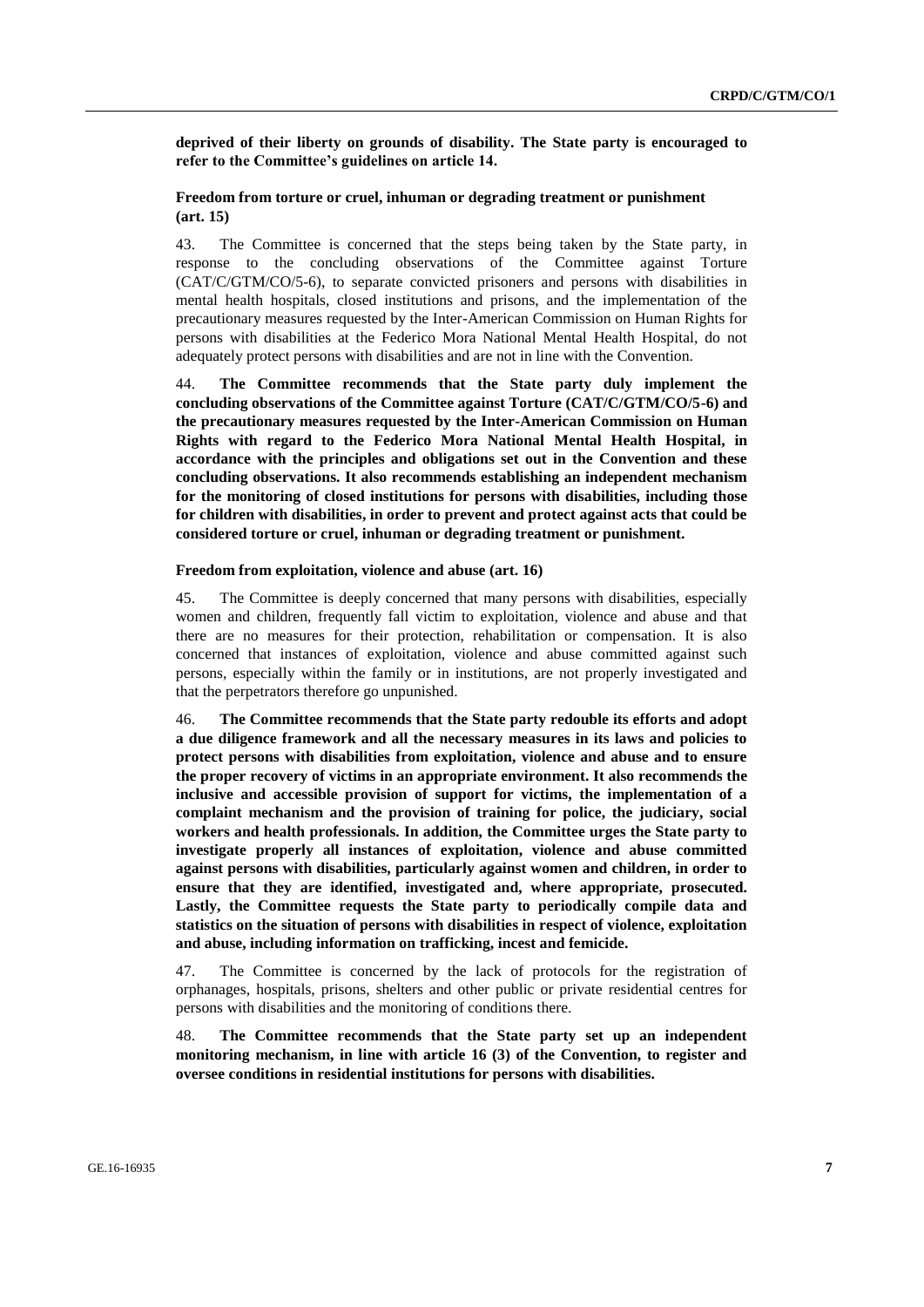#### **Protecting the integrity of the person (art. 17)**

49. The Committee is concerned that persons with disabilities, especially women and girls who have been sexually abused, deprived of their legal capacity and/or institutionalized, are subject to sterilization, abortion and other contraceptive treatments without their consent.

50. **The Committee recommends that the State party adopt all possible measures to ensure that no women or girls with disabilities are subject to forced sterilization or abortion and that all medical procedures and treatments concerning persons with disabilities are contingent on their free and informed consent.**

#### **Liberty of movement and nationality (art. 18)**

51. The Committee notes that the steps taken by the State party to promote the civil registration of children have not led to the universal registration of children with disabilities and that many such children have no name.

52. **The Committee urges the State party to ensure that all children with disabilities are immediately registered after birth, that an identity document is provided and that the National Registry Office properly registers all children with disabilities.** 

#### **Living independently and being included in the community (art. 19)**

53. The Committee is concerned by the high number of children and adults with disabilities being held in institutions. The Committee is particularly concerned by the situation of persons at the Federico Mora National Mental Health Hospital, who are isolated indefinitely. It is also concerned by the large number of children, including many with disabilities, who are currently in institutions. The Committee notes with concern the lack of local community services designed to meet the needs of persons with disabilities to enable them to live independently. In addition, it is concerned by the lack of support for the families of children with disabilities to ensure that such children are able to remain in the family environment.

#### 54. **The Committee recommends that the State party:**

(a) **Urgently draw up a strategy for the deinstitutionalization of persons with disabilities, with time frames, adequate resources and specific assessment measures;**

(b) **Allocate sufficient resources to the development of local community support services, including personal assistance, to enable all persons with disabilities, regardless of disability, gender or age, to choose freely with whom, where and in what living arrangement they wish to live;**

Provide support to families of children with disabilities to prevent family **breakdown and institutionalization of the children;**

(d) **Abolish the institutionalization of children of any age.**

## **Freedom of expression and opinion, and access to information (art. 21)**

55. The Committee is concerned that persons with disabilities are limited in their communication and access to information due to the lack of accessible formats and technologies appropriate to different kinds of disabilities. It is also concerned that indigenous persons with disabilities are not provided with any such support for communication and access to information in their native languages.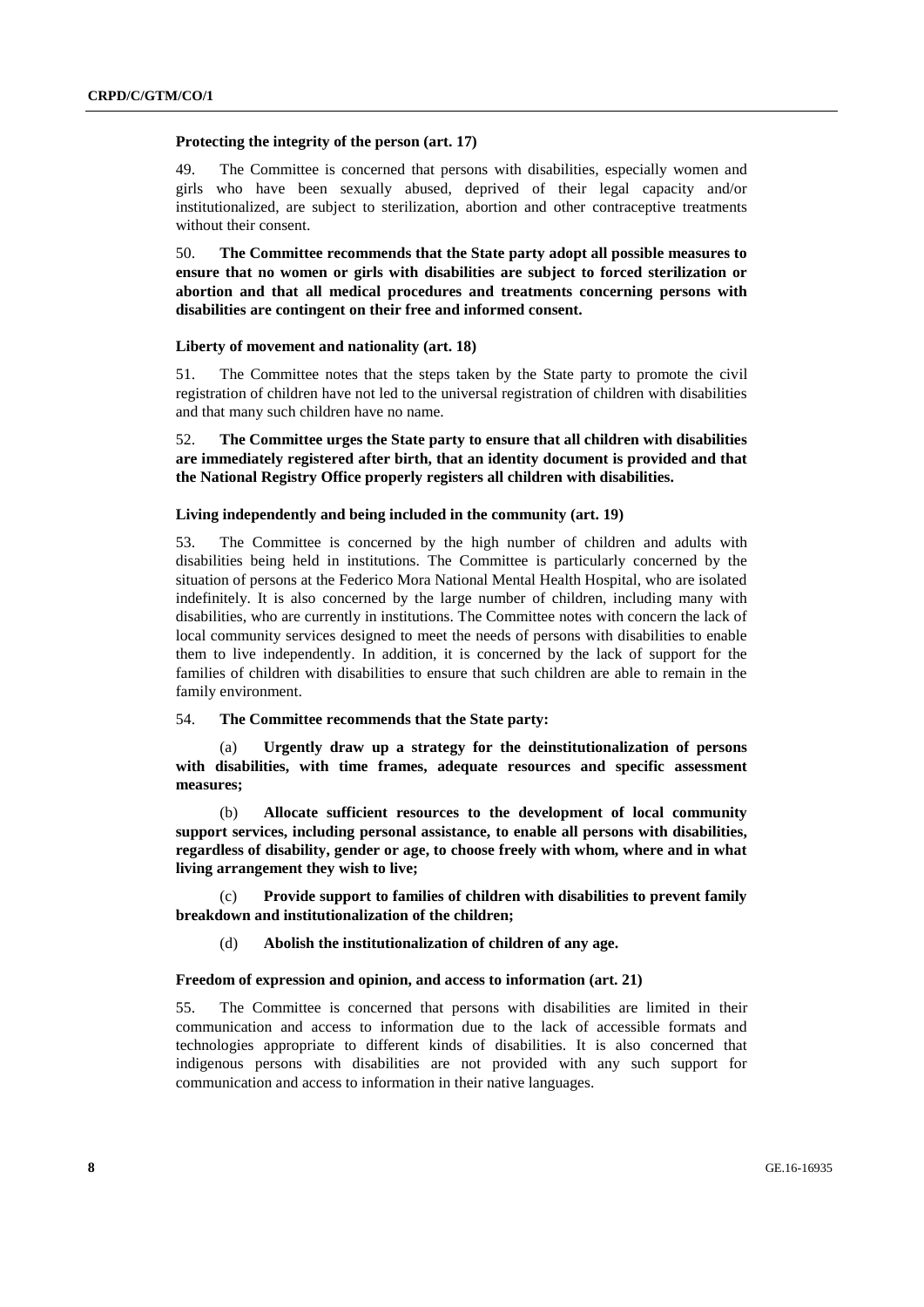56. **The Committee recommends that the State party adopt the necessary measures to ensure the implementation of its legislation on access to information and communication in order to facilitate the access of all persons with disabilities to accessible formats and technologies appropriate to different kinds of disabilities. The latter should also be available in the native languages of the country's indigenous communities. The Committee further recommends promoting the official recognition of Guatemalan Sign Language and of Braille as the official reading and writing code for blind and deaf-blind persons.**

#### **Respect for home and the family (art. 23)**

57. The Committee notes that the Civil Code restricts the right to marry and the parental rights of some persons with disabilities. It further notes that children with disabilities living in poverty are at greater risk of abandonment and institutionalization.

58. **The Committee recommends that the State party:**

(a) **Review and harmonize the Civil Code to guarantee the right to marry and the parental rights of all persons with disabilities;**

Set up programmes to provide appropriate assistance to mothers with **disabilities in the performance of their child-rearing responsibilities;** 

(c) **Establish support mechanisms for families of children with disabilities to prevent abandonment;**

(d) **Replace measures to institutionalize all abandoned children with disabilities with measures to promote their adoption or placement in foster care and ensure that foster families receive the requisite support for their care.** 

#### **Education (art. 24)**

59. The Committee is particularly concerned by the low rate of school attendance of children with disabilities, especially in rural areas and indigenous communities. It also notes that special education remains virtually the only option available to them, owing to the persistence of negative attitudes towards their inclusion in the national education system and the existence of barriers of all kinds.

60. **The Committee recommends that the State party, in line with the Committee's general comment No. 4 (2016) on the right to inclusive education:**

(a) **Establish, through its laws and policies, a free, high-quality, inclusive education system at all levels and guarantee the provision of reasonable accommodation for students who require it, with adequate funding and appropriate training for regular teachers;**

(b) **Adopt measures to ensure that all children with disabilities receive an education, especially those with intellectual or psychosocial disabilities, deaf-blind children and those from indigenous communities;**

Urgently implement measures to improve the accessibility of schools and **all teaching materials, including the provision of textbooks in Braille and sign language interpreters, and ensure that such materials are used from the start of education;**

(d) **Be guided by article 24 of the Convention in its implementation of targets 4.5 and 4.8 of the Sustainable Development Goals.**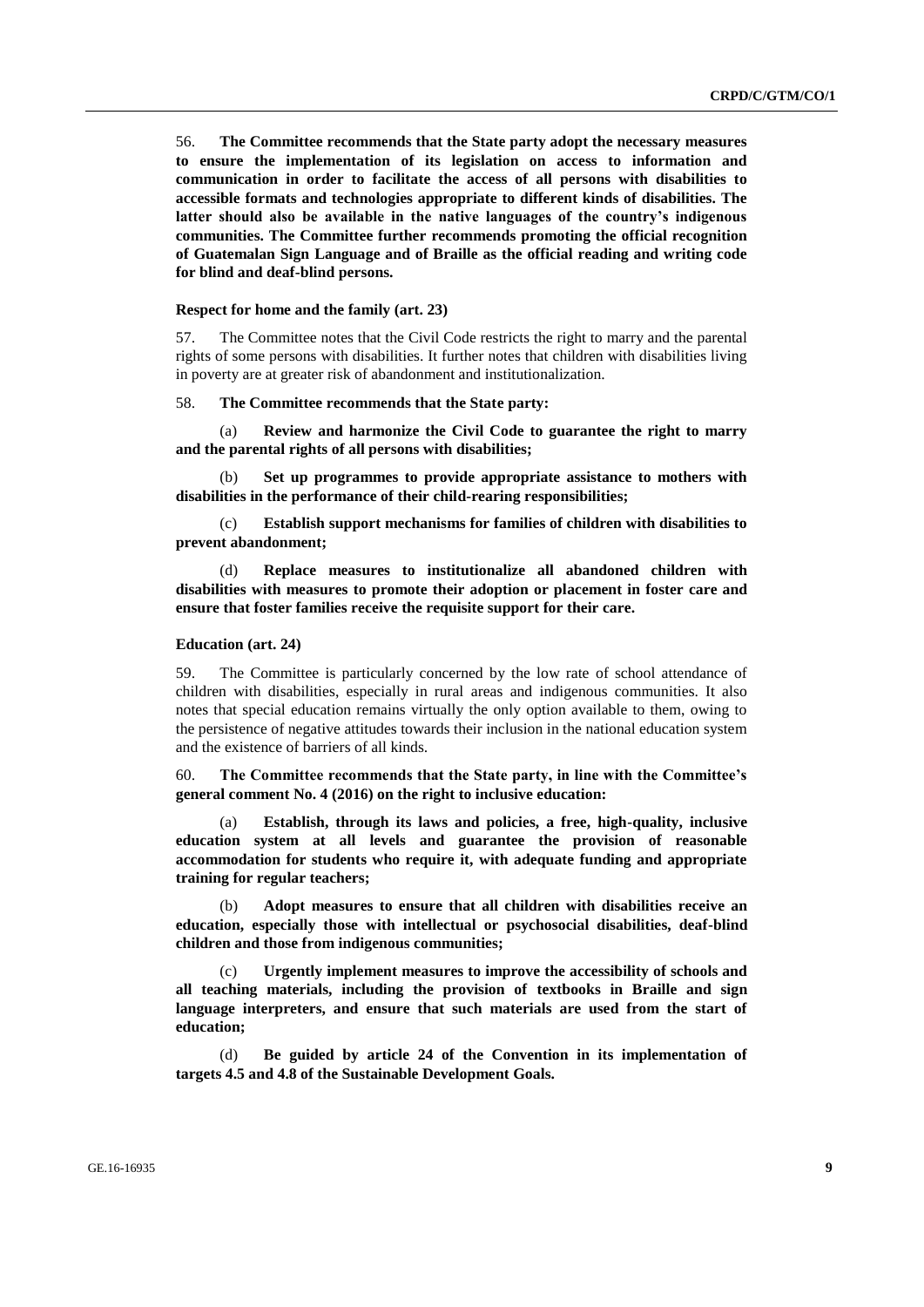#### **Health (art. 25)**

61. The Committee is concerned by the inadequacy of the health system and the barriers to health service access faced by persons with disabilities, especially in rural areas and indigenous communities. It is also concerned by the fact that the Federico Mora National Mental Health Hospital is the only mental health care solution provided by the State party. It is further concerned by the restrictions and the stereotypes that persist among health professionals with regard to access to sexual and reproductive health services for women with disabilities.

62. **The Committee recommends that the State party:**

(a) **Ensure the appropriate provision of community health services for persons with disabilities throughout the country, on the basis of free and informed consent, and ensure that the pharmacological treatments needed on account of disability are provided as part of the support system, at a low cost or free of charge;**

(b) **Develop community mental health services, adopting a human rights approach;**

(c) **Ensure that women with disabilities are provided with safe and accessible sexual and reproductive health services in both urban and rural areas;**

(d) **Provide training for all health system personnel on the rights of persons with disabilities in terms of health service access;**

(e) **Take into account article 25 of the Convention in the implementation of targets 3.7 and 3.8 of the Sustainable Development Goals.**

#### **Work and employment (art. 27)**

63. The Committee is concerned that the majority of persons with disabilities are not in formal employment and do not have real and effective means of obtaining the reasonable accommodation that they require in the workplace. It is also concerned by the lack of monitoring of compliance with employment quotas in the public sector and the lack of affirmative action to accelerate the achievement of de facto equality for persons with disabilities who face the greatest difficulties in accessing the labour market, such as women and indigenous peoples, especially in rural communities.

64. **The Committee recommends that the State party promote Bill No. 4796 on the inclusion of persons with disabilities in the world of work, together with an appropriate mechanism to monitor its implementation, and ensure the provision of reasonable accommodation as required by workers with disabilities and the implementation of affirmative action to support the groups that face the greatest difficulties in accessing the labour market. It also recommends that the State party set up a mechanism for monitoring compliance with employment quotas, with penalties for non-compliance. The Committee further recommends that the State party be guided by article 27 of the Convention in its implementation of target 8.5 of the Sustainable Development Goals.**

### **Adequate standard of living and social protection (art. 28)**

65. The Committee is deeply concerned about the exclusion, lack of access to drinking water, sanitation and decent housing, and overall conditions of poverty experienced by indigenous persons with disabilities. It is also concerned that disability is not properly taken into account in the State party's policies on indigenous peoples.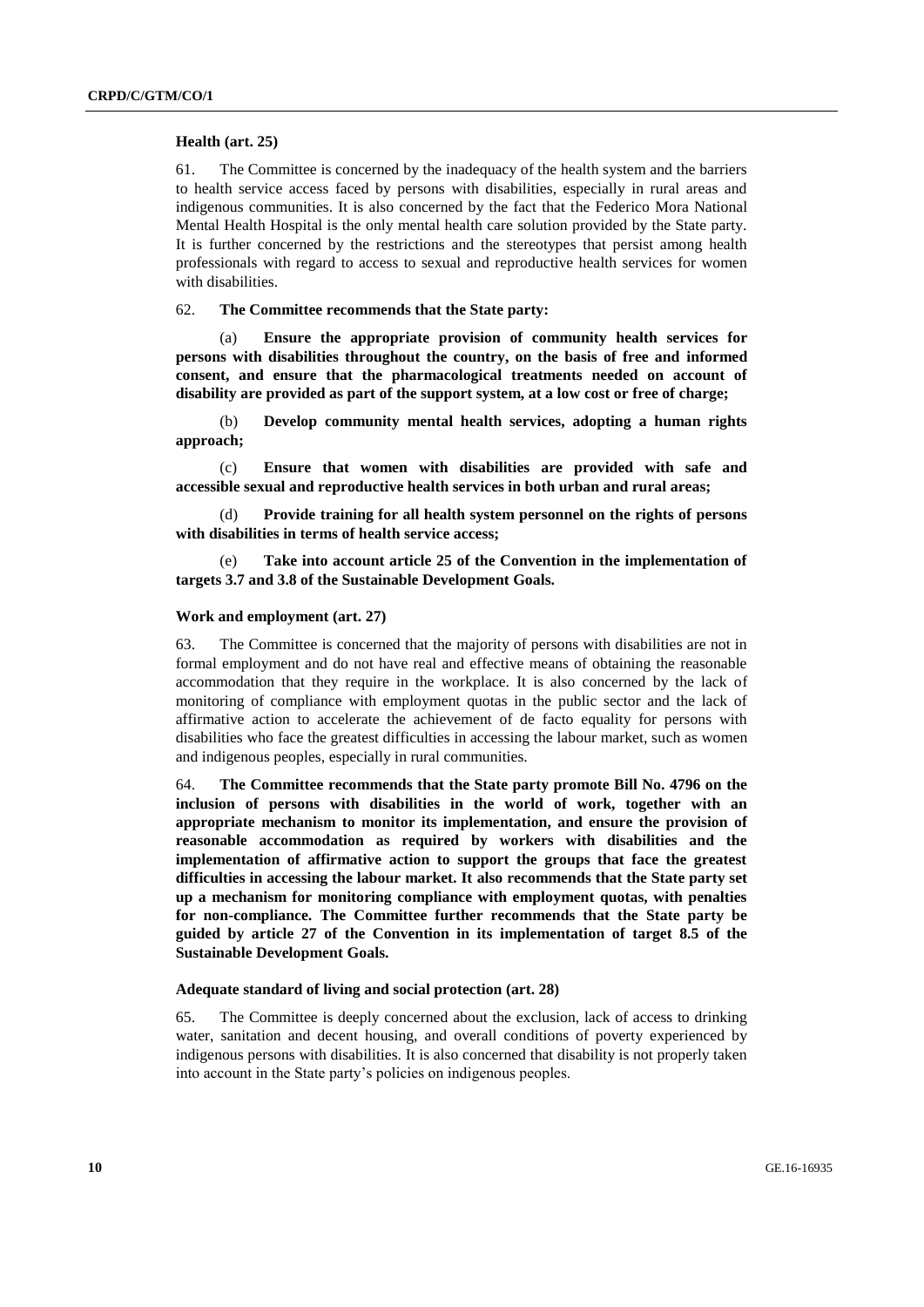66. **The Committee recommends that the State party:**

Redouble its efforts to mainstream disability in its programmes and **policies on indigenous peoples, adopting a rural and community-based approach, and ensure that the needs and views of indigenous persons with disabilities are duly taken into consideration;**

(b) **Establish and implement a system for regular monitoring of the situation of indigenous persons with disabilities;**

Take special measures to eliminate the particular disadvantages faced by **indigenous women, children and older persons with disabilities who have been abandoned or live in extreme poverty;** 

(d) **Be guided by article 28 of the Convention in its implementation of targets 1.3 and 1.4 of the Sustainable Development Goals.**

#### **Participation in political and public life (art. 29)**

67. The Committee is concerned by the fact that some persons with disabilities, especially those deprived of their legal capacity, those living in mental health facilities and those belonging to indigenous communities, are unable to vote and that voting procedures are not accessible. It is also concerned that ballot papers in Braille are not currently available in polling stations where they are needed and that the right to vote by secret ballot is not guaranteed.

68. **The Committee recommends that the State party take the necessary measures to ensure that all persons with disabilities are able to exercise their right to vote and to stand for election on an equal basis with others, including through the provision of accessible facilities and means of communication, in both urban and rural areas. The Committee also recommends providing a sufficient number of ballot papers in Braille in all polling stations, in order to guarantee the right to vote by secret ballot.** 

#### **Participation in cultural life, recreation, leisure and sport (art. 30)**

69. The Committee notes the ratification of the Marrakesh Treaty to Facilitate Access to Published Works for Persons Who Are Blind, Visually Impaired, or Otherwise Print Disabled and the efforts to promote the creation of a national network of entities that are authorized to produce published material in accessible formats.

70. However, the Committee is concerned that Decree No. 33-98 on copyright and related rights has not yet been brought into line with the Marrakesh Treaty and that a national network of entities that are authorized to produce published material in accessible formats has not been created.

71. **The Committee encourages the State party to expedite the harmonization of Decree No. 33-98 on copyright and related rights with the Marrakesh Treaty and the creation of a national network of entities that are authorized to produce published material in accessible formats. It further encourages the State party to improve access to information and reading for persons who are blind or visually impaired and to promote collaboration with publishing houses, libraries, documentation centres, schools and universities, among others.**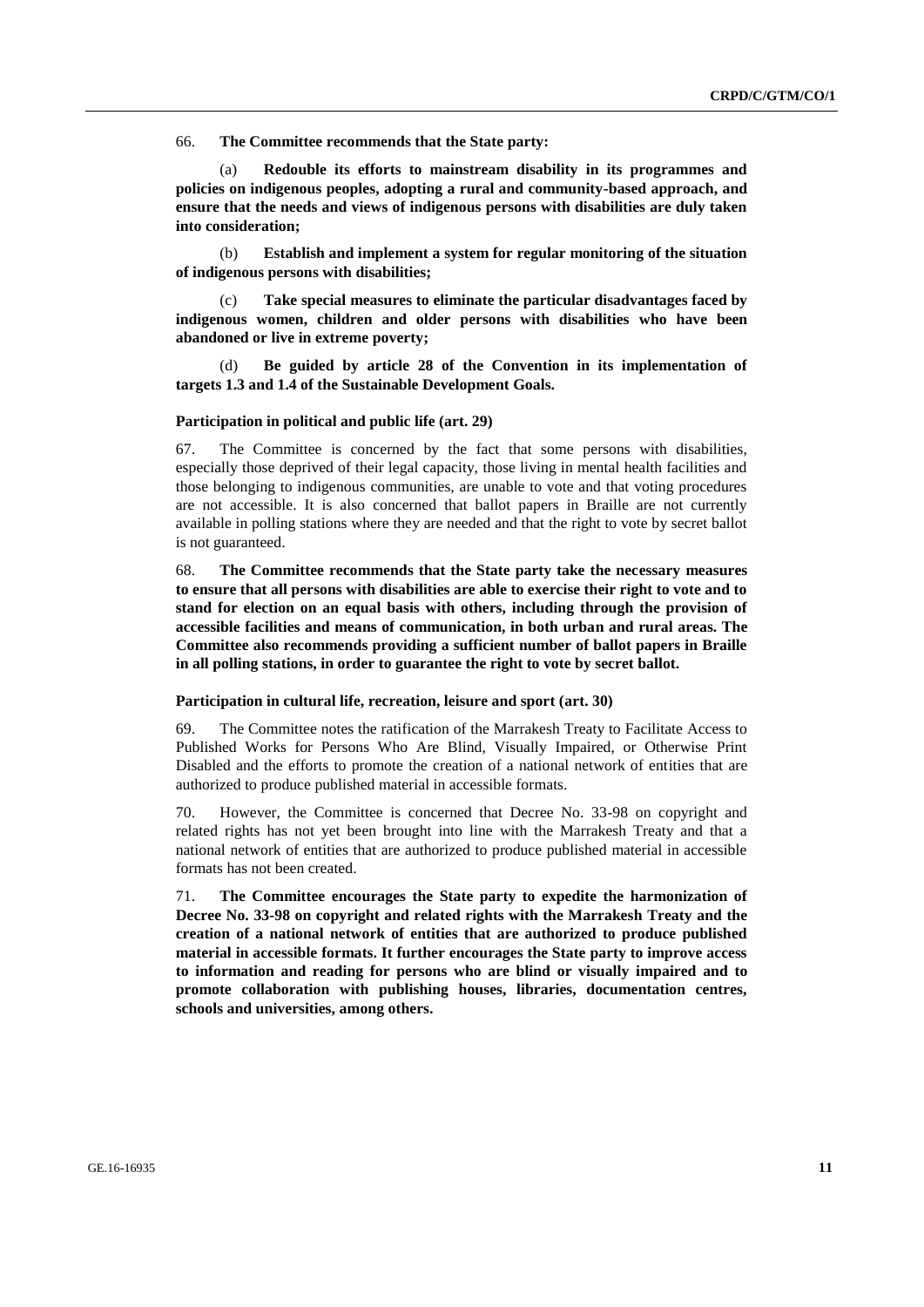# **C. Specific obligations (arts. 31-33)**

## **Statistics and data collection (art. 31)**

The Committee is concerned about the lack of consistent and comparable statistics on persons with disabilities and the lack of human rights indicators in the data that are available.

73. **The Committee recommends that the State party, in cooperation with persons with disabilities and their representative organizations, use a human rights-based system of indicators and a comprehensive comparable data collection system, with data disaggregated, at least, by gender, age, ethnic group, rural/urban population and type of disability. In addition, it recommends rapidly finalizing the second National Survey on Disabilities and mainstreaming disability in the twelfth Population Census and seventh Housing Census. It also recommends that the State party be guided by article 31 of the Convention in its implementation of target 17.18 of the Sustainable Development Goals.** 

### **International cooperation (art. 32)**

74. The Committee notes with concern that the limited funding sourced from international cooperation is frequently used to finance institutions where children and adults with disabilities are permanently segregated and that many such institutions are sustained by the growing trend towards voluntarism in Guatemala.

75. **The Committee recommends that the State party ensure that funding sourced from international cooperation is used in accordance with the Convention and substantially reinforce the mainstreaming of disability in the National Development Plan, K'atun nuestra Guatemala 2032.**

### **National implementation and monitoring (art. 33)**

76. The Committee notes that the State party is working to strengthen the focal point designated to monitor implementation of the Convention; however, it is concerned that this focal point does not have sufficient material resources and qualified human resources to perform its role. It is also concerned that no independent monitoring mechanism has yet been designated, as required under article 33 (2) of the Convention. Lastly, it is concerned by the inadequate participation of persons with disabilities and their representative organizations in the national implementation and monitoring process as a whole.

77. **The Committee recommends that the State party expedite the adoption of legal reforms to strengthen the focal point and the institutions responsible for implementation of the Convention and allocate technical, material and financial resources to enable them to perform their role. It also recommends that the State party accelerate the process of designating an independent monitoring mechanism which satisfies the principles relating to the status of national institutions for the promotion and protection of human rights (Paris Principles) and ensure that the mechanism has sufficient resources. Lastly, it recommends providing the necessary independent financial and material resources to increase the participation of organizations of persons with disabilities, in accordance with article 33 (3) of the Convention. It further recommends that the State party ensure that full consultations are held with all organizations of persons with disabilities, regardless of membership of the National Council for Persons with Disabilities.**